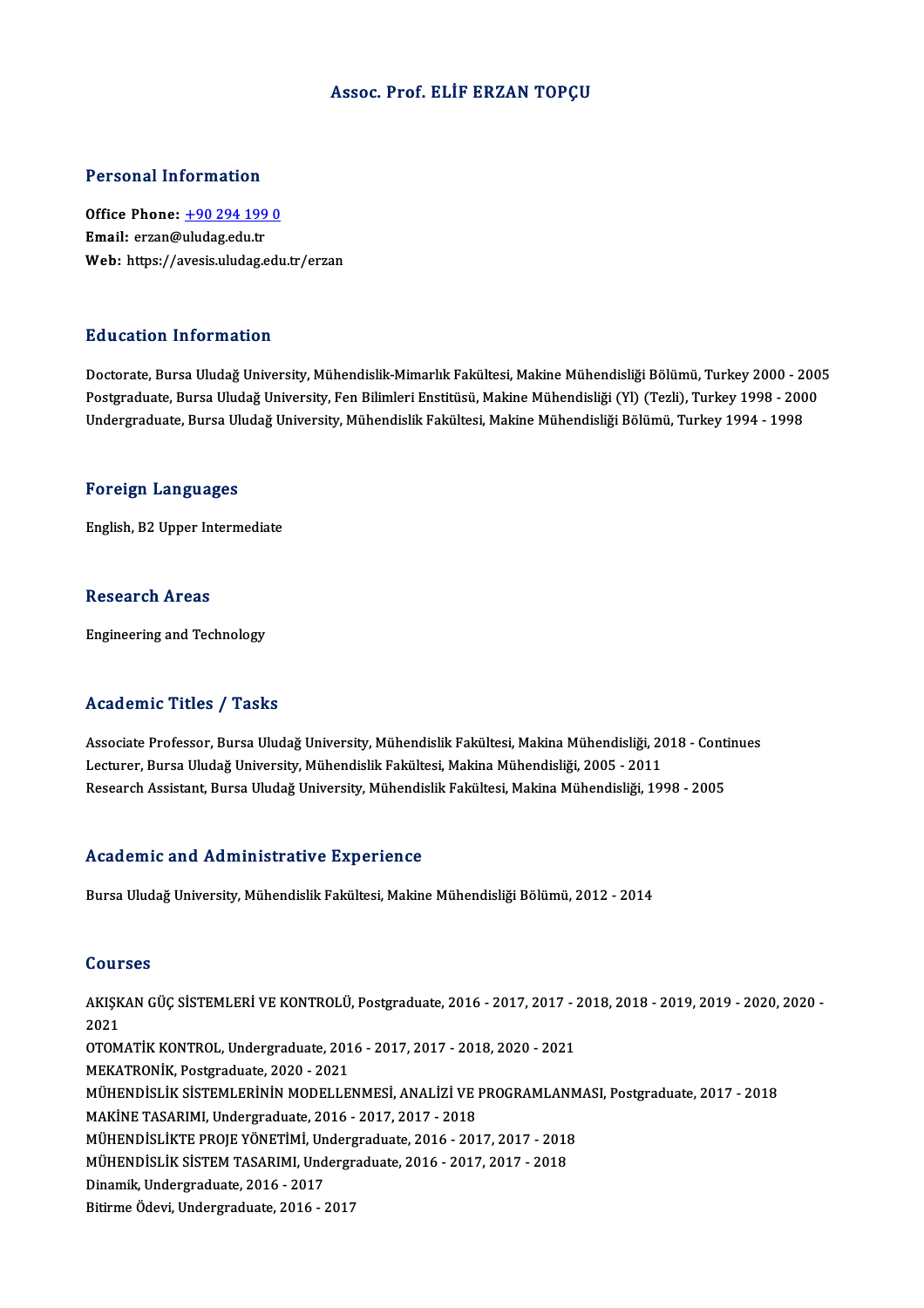### Advising Theses

Advising Theses<br>Erzan Topçu E., Investigation of the design and control of the seat type stair lift, Postgraduate, E.AÇIKGÖZ(Student), 2020<br>ERZAN TORCU E. Pir binek etemebil debrivai diek kemplesindeki vay ve rendelanın si Erzan Topçu E., Investigation of the design and control of the seat type stair lift, Postgraduate, E.AÇIKGÖZ(Stud<br>ERZAN TOPÇU E., Bir binek otomobil debriyaj disk komplesindeki yay ve rondelanın sistem cevabına etkisinin<br>İ Erzan Topçu E., Investigation of the design and contract and Top Control Control of the design and control of the includent), 2020<br>Incelenmesi, Postgraduate, C.Ürüt(Student), 2020<br>Erzan Topau E. Investigation of parameters incelenmesi, Postgraduate, C.Ürüt(Student), 2020

ERZAN TOPÇU E., Bir binek otomobil debriyaj disk komplesindeki yay ve rondelanın sistem cevabına etkisinin<br>incelenmesi, Postgraduate, C.Ürüt(Student), 2020<br>Erzan Topçu E., Investigation of parameters that affect the noise

Erzan Topçu E., Bir binek otomobil debriyaj disk komplesindeki yay ve rondelanın sistem cevabına etkisinin incelenmesi, S.GÜNEY(Student), 2020<br>Erzan Topçu E., Bir binek otomobil del<br>Postgraduate, C.ÜRÜT(Student), 2020<br>Erzan Tongu E. Anglysis of sonyo moto Erzan Topçu E., Bir binek otomobil debriyaj disk komplesindeki yay ve rondelanın sistem cevabına etkisinin incelenm<br>Postgraduate, C.ÜRÜT(Student), 2020<br>Erzan Topçu E., Analysis of servo motor drive hybrit press brake syste

Postgi<br>Erzan<br>2019<br>Erzan Erzan Topçu E., Analysis of servo motor drive hybrit press brake system, Postgraduate, Ö.PEHLİVANOĞLU(<br>2019<br>Erzan Topçu E., Investigation of design criteria and control of miniature brushless DC motor, Postgraduate,<br>S.EEE(

2019<br>Erzan Topçu E., Investigation of design criteria and control of miniature brushless DC motor, Postgraduate,<br>S.EFE(Student), 2019 Erzan Topçu E., Investigation of design criteria and control of miniature brushless DC motor, Postgraduate,<br>S.EFE(Student), 2019<br>ERZAN TOPÇU E., Modeling and analysis of a hydraulic clutch system, Postgraduate, B.BUDAK(Stu

S.EFE(Student), 2019<br>ERZAN TOPÇU E., Modeling and analysis of a hydraulic clutch system, Postgraduate, B.BUDAK(Student), 2017<br>ERZAN TOPÇU E., Modeling and analysis of electropneumatic brake valve controlled with on-off sol ERZAN TOPÇU E., Modeling and analy:<br>ERZAN TOPÇU E., Modeling and analy:<br>Postgraduate, E.BALİ(Student), 2017<br>Erzan Tangu E. Analysis of alashing in ERZAN TOPÇU E., Modeling and analysis of electropneumatic brake valve controlled with on-off solenoid valve,<br>Postgraduate, E.BALİ(Student), 2017<br>Erzan Topçu E., Analysis of sloshing in vehicle fuel tank, Postgraduate, E.KI

### Articles Published in Journals That Entered SCI, SSCI and AHCI Indexes

- rticles Published in Journals That Entered SCI, SSCI and AHCI Indexes<br>I. Experimental and dynamic thermal numerical investigation of a climate test chamber<br>ERZAN TORCUE Vetenseyer B. Nurel A Experimental and dynamic thermal<br>ERZAN TOPÇU E., Vatansever B., Nurel A.<br>MATERIALS TESTING vol 64 no 5 nn 61. Experimental and dynamic thermal numerical investigation of a climate SEZAN TOPCU E., Vatansever B., Nurel A.<br>MATERIALS TESTING, vol.64, no.5, pp.611-622, 2022 (Journal Indexed in SCI)<br>Modeling and analysis of an alastro p
- ERZAN TOPÇU E., Vatansever B., Nurel A.<br>MATERIALS TESTING, vol.64, no.5, pp.611-622, 2022 (Journal Indexed in SCI)<br>II. Modeling and analysis of an electro-pneumatic brake valve with on-off type solenoid driven by PWM<br>techn MATERIALS<br>Modeling<br>technique<br>Erren Tenes Modeling and analy:<br>technique<br>Erzan Topçu E., Bali E.<br>JOUPMAL OF THE EAC

technique<br>Erzan Topçu E., Bali E.<br>JOURNAL OF THE FACULTY OF ENGINEERING AND ARCHITECTURE OF GAZI UNIVERSITY, vol.36, no.3, pp.1418-<br>1420, 2021 (Journal Indoved in SCI) Erzan Topçu E., Bali E.<br>JOURNAL OF THE FACULTY OF ENGII<br>1430, 2021 (Journal Indexed in SCI)<br>PC based sentrel and simulation JOURNAL OF THE FACULTY OF ENGINEERING AND ARCHITECTURE OF G.<br>1430, 2021 (Journal Indexed in SCI)<br>III. PC-based control and simulation of an electro-hydraulic system<br>FPZAN TOPCU E

- 1430, 2021 (Journal Indexed in SCI)<br>III. PC-based control and simulation of an electro-hydraulic system<br>ERZAN TOPÇU E. COMPUTERAPPLICATIONS INENGINEERINGEDUCATION,vol.25,no.5,pp.706-718,2017 (Journal Indexed inSCI)
- IV. Investigation of an object follower system COMPUTER APPLICATIONS IN ENGINEERI<br>Investigation of an object follower sy<br>ERZAN TOPÇU E., Demirkesen A., Yuksel I.<br>TURKISH JOURNAL OF ELECTRICAL ENGU TURKISH JOURNAL OF ELECTRICAL ENGINEERING AND COMPUTER SCIENCES, vol.24, no.4, pp.2412-2428, 2016<br>(Journal Indexed in SCI) ERZAN TOPÇU E., Demirk<br>TURKISH JOURNAL OF EI<br>(Journal Indexed in SCI)<br>Simplified numerisel s TURKISH JOURNAL OF ELECTRICAL ENGINEERING AND COMPUTER SCIENCES, vol.24, no<br>(Journal Indexed in SCI)<br>V. Simplified numerical solution of electromechanical systems by look-up tables<br>EPZAN TOPCU E. KAMIS KOCAPICAK Z. Vuelvel
- (Journal Indexed in SCI)<br>Simplified numerical solution of electromech<br>ERZAN TOPÇU E., KAMIŞ KOCABIÇAK Z., Yueksel I.<br>MECHATPONICS, vol.19, no.10, nn EE0, E65, 2008 Simplified numerical solution of electromechanical systems by loce<br>ERZAN TOPÇU E., KAMIŞ KOCABIÇAK Z., Yueksel I.<br>MECHATRONICS, vol.18, no.10, pp.559-565, 2008 (Journal Indexed in SCI)<br>Development of electro-proumetic fost

## ERZAN TOPÇU E., KAMIŞ KOCABIÇAK Z., Yueksel I.<br>MECHATRONICS, vol.18, no.10, pp.559-565, 2008 (Journal Indexed in SCI)<br>VI. Development of electro-pneumatic fast switching valve and investigation of its characteristics<br>Toney MECHATRONICS, vol.18, no.1<br>Development of electro-p<br>Topcu E., Yueksel I., Kamis Z.<br>MECHATRONICS vol.16 no.6 Development of electro-pneumatic fast switching valve and inves<br>Topcu E., Yueksel I., Kamis Z.<br>MECHATRONICS, vol.16, no.6, pp.365-378, 2006 (Journal Indexed in SCI)<br>Computern aided automatic control education with a real t

### Topcu E., Yueksel I., Kamis Z.<br>MECHATRONICS, vol.16, no.6, pp.365-378, 2006 (Journal Indexed in SCI)<br>VII. Computerp-aided automatic control education with a real-time development system<br>Kamis Z. Tangu E. Vulsel I. MECHATRONICS, vol.16, no.<br>Computerp-aided autom<br>Kamis Z., Topcu E., Yuksel I.<br>COMBUTER APRI ICATIONS Kamis Z., Topcu E., Yuksel I.<br>COMPUTER APPLICATIONS IN ENGINEERING EDUCATION, vol.13, no.3, pp.181-191, 2005 (Journal Indexed in SCI)

### Articles Published in Other Journals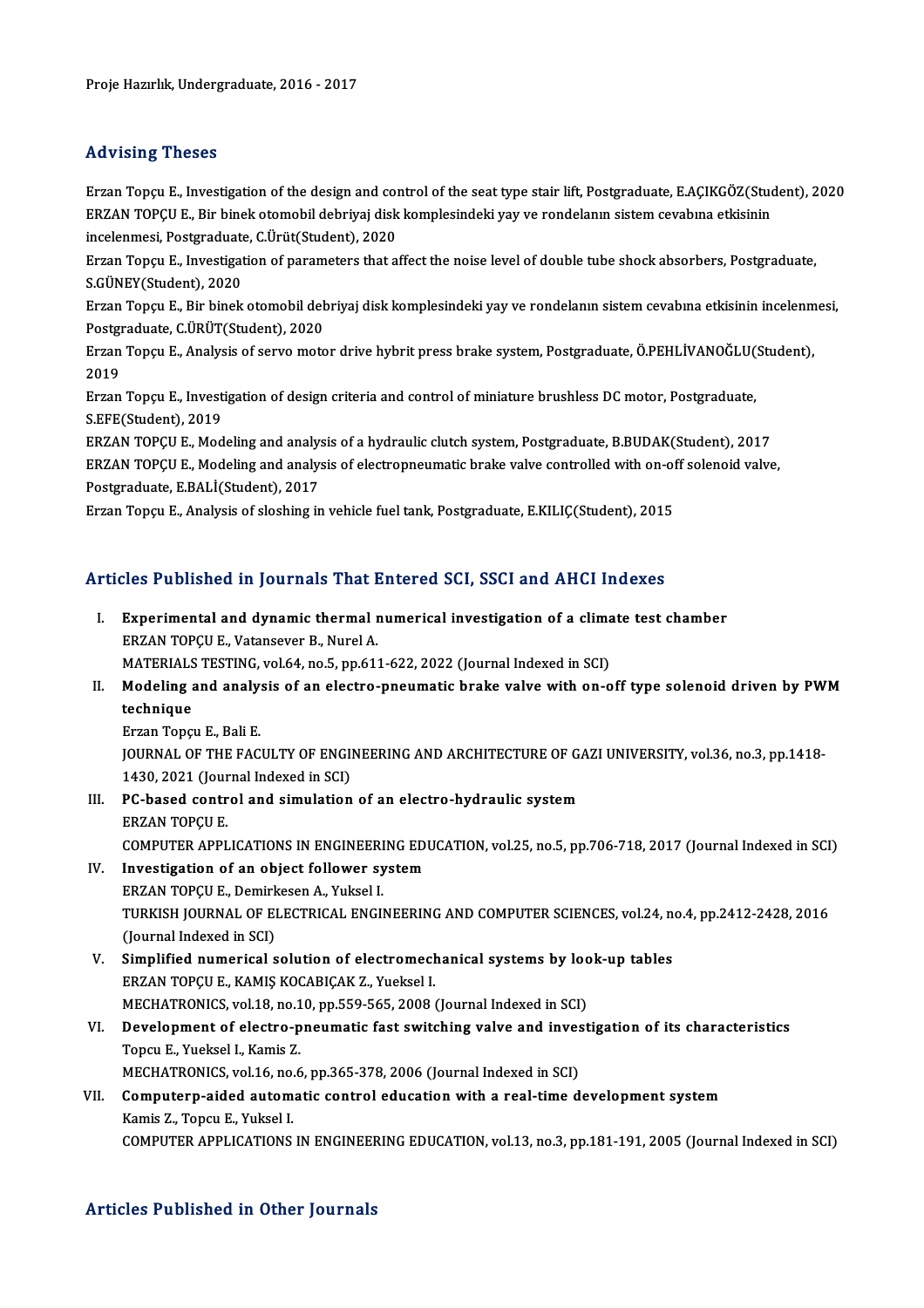- I. Doğrusal adım motoruna sahip bir aktif süspansiyon sisteminin tasarımı ve modellenmesi Doğrusal adım motoruna sahip bir<br>ERZAN TOPÇU E., KAMIŞ KOCABIÇAK Z.<br>Uludeğ Üniversitesi Mühandislik Fakülts Uludağ Üniversitesi Mühendislik Fakültesi Dergisi, vol.24, no.1, pp.137-150, 2019 (Other Refereed National Iournals) ERZAN TC<br>Uludağ Ün<br>Journals)<br>Endüstri Uludağ Üniversitesi Mühendislik Fakültesi Dergisi, vol.24, no.1, pp.137-150, 2019 (Other Refereed National<br>Journals)<br>II. Endüstriyel Uygulamalarda Kullanılan Minyatür Fırçasız DA Motorların Tasarım Parametrelerinin<br>Motor B
- Journals)<br>Endüstriyel Uygulamalarda Kullanılan Minya<br>Motor Performansına Etkisinin İncelenmesi<br>FEF KAYARASI S. FRZAN TORCU F Endüstriyel Uygulamalarda Kul<br>Motor Performansına Etkisinin<br>EFE KAYABAŞI S., ERZAN TOPÇU E.<br>El Cazari Fan ve Mühandislik Dargi Motor Performansına Etkisinin İncelenmesi<br>EFE KAYABAŞI S., ERZAN TOPÇU E.<br>El-Cezeri Fen ve Mühendislik Dergisi, vol.6, no.2, pp.236-250, 2019 (Other Refereed National Journals)<br>DESICN OF ON OFE TVRE SOLENOID VALVE FOR ELEC
- EFE KAYABAŞI S., ERZAN TOPÇU E.<br>El-Cezeri Fen ve Mühendislik Dergisi, vol.6, no.2, pp.236-250, 2019 (Other Refereed National Journals)<br>III. DESIGN OF ON-OFF TYPE SOLENOID VALVE FOR ELECTROPNEUMATIC BRAKE SYSTEMS AND<br>IN El-Cezeri Fen ve Mühendislik Dergisi, vol.6, no.2, pp.236-2<br>DESIGN OF ON-OFF TYPE SOLENOID VALVE FOR EI<br>INVESTIGATION OF ITS STATIC CHARACTERISTICS<br>PALLE, ERZAN TOPCU E BALİ E., ERZAN TOPÇU E. INVESTIGATION OF ITS STATIC CHARACTERISTICS<br>BALİ E., ERZAN TOPÇU E.<br>INTERNATIONAL JOURNAL OF ADVANCES ON AUTOMOTIVE AND TECHNOLOGY, vol.1, no.3, pp.175-184, 2018<br>(Refereed Journals of Other Institutions) BALİ E., ERZAN TOPÇU E.<br>INTERNATIONAL JOURNAL OF ADVANCE<br>(Refereed Journals of Other Institutions)<br>Investigation of slashing in a nrisme INTERNATIONAL JOURNAL OF ADVANCES ON AUTOMOTIVE AND TECHNOLOGY, vol.1.<br>(Refereed Journals of Other Institutions)<br>IV. Investigation of sloshing in a prismatic tank filled with different liquid level<br>FPZAN TOPCU E. KULC E. C
- (Refereed Journals of Other Institutions)<br>Investigation of sloshing in a prismatic tank<br>ERZAN TOPÇU E., KILIÇ E., ÇAVDAR K., KUZUCU İ.<br>The Opline Journal of Science and Technology ve The Online Journal of Science and Technology, vol.7, no.4, pp.133-138, 2017 (Refereed Journals of Other Institutions) ERZAN TOPÇU E., KILIÇ E., ÇAVDAR K., KUZUCU İ. The Online Journal of Science and Technology, vol.7, no.4, pp.133-138, 2017 (Refereed J<br>Institutions)<br>V. Bir Binek Araç Yakıt Tankının Çalkalanma Davranışının Deneysel İncelenmesi<br>ERZAN TORCU E. KU IC E. GAVDAR K
- Institutions)<br>Bir Binek Araç Yakıt Tankının Çall<br>ERZAN TOPÇU E., KILIÇ E., ÇAVDAR K.<br>Afyan Kasatana Üniyansitasi Fan ya M Bir Binek Araç Yakıt Tankının Çalkalanma Davranışının Deneysel İncelenmesi<br>ERZAN TOPÇU E., KILIÇ E., ÇAVDAR K.<br>Afyon Kocatepe Üniversitesi Fen ve Mühendislik Bilimleri Dergisi, vol.17, no.1, pp.292-301, 2017 (Other Referee

ERZAN TOPÇU E., KILIÇ E., ÇAVDAR K.<br>Afyon Kocatepe Üniversitesi Fen ve Mi<br>National Journals) Afyon Kocatepe Üniversitesi Fen ve Mühendislik Bilimleri Dergisi, vol.17, no.1, pp.292-301, 2017 (Other Refer<br>National Journals)<br>VI. Investigation of the Effects of the Magnetic Circuit Design Parameters on the Electromech

### VI. Investigation of the Effects of the Magnetic Circuit Design Parameters on the Electromechanical Valve Actuators Investigation of the Effects of the N<br>Valve Actuators<br>KAMIŞ KOCABIÇAK Z., ERZAN TOPÇU E.<br>Uludağ Üniversitesi Mühandislik Fakülts

Uludağ Üniversitesi Mühendislik Fakültesi Dergisi, vol.21, no.2, pp.435-450, 2016 (Other Refereed National Journals) KAMIŞ KO<br>Uludağ Ün<br>Journals)<br>Üe Etkili Vludağ Üniversitesi Mühendislik Fakültesi Dergisi, vol.21, no.2, pp.435-450, 2016 (Other Refereed National<br>Journals)<br>VII. Üç Etkili Yüksek Hızlı Bir Hidrolik Presin Tasarımı ve Analizi (22-25 Ekim 2014 tarihinde Makina<br>Müh

Journals)<br>Üç Etkili Yüksek Hızlı Bir Hidrolik Presin Tasarımı ve Analizi (22-25 Ekim 2014 tarihinde Makina<br>Mühendisleri Odası tarafından İstanbul'da düzenlenen VII. Ulusal Hidrolik Pnömatik Kongresi ve<br>Sergisi'nde sunulan Üç Etkili Yüksek Hızlı Bir Hidrolik Presin Tasarımı ve Analizi (22-25 Ekim 2014 tarihinde Mak<br>Mühendisleri Odası tarafından İstanbul'da düzenlenen VII. Ulusal Hidrolik Pnömatik Kongresi<br>Sergisi'nde sunulan bildiri, dergimi Mühendisleri Odası tarafından İst<br>Sergisi'nde sunulan bildiri, dergir<br>Serhat K., YÜKSEL İ., ERZAN TOPÇU E.<br>Mühandis ve Makina val 56 na 662 n Sergisi'nde sunulan bildiri, dergimiz içinyazarlarınca makale olarak yeniden d<br>Serhat K., YÜKSEL İ., ERZAN TOPÇU E.<br>Mühendis ve Makina, vol.56, no.662, pp.49-55, 2015 (Other Refereed National Journals)<br>Serveyalf Kumandalı Serhat K., YÜKSEL İ., ERZAN TOPÇU E.<br>Mühendis ve Makina, vol.56, no.662, pp.49-55, 2015 (Other Refereed National Journals)<br>VIII. Servovalf Kumandalı Elektrohidrolik Bir Konum Denetim Sisteminde Karşı Yükün Etkisinin

Mühendis ve Makina, vol.56, no.662, pp.49-55, 2015 (Other Refereed National Journals)<br>Servovalf Kumandalı Elektrohidrolik Bir Konum Denetim Sisteminde Karşı Yükün Etkisinin<br>İncelenmesi(Bu makale 12-15.10.2011 tarihinde düz Servovalf Kumandalı Elektrohidrolik Bir Konum Denetim Sisteminde Karşı Yükün Etkisinin<br>İncelenmesi(Bu makale 12-15.10.2011 tarihinde düzenlenen VI. Hidrolik-Pnömatik Kongresi'<br>sunulmuş aynı isimli bildirinin Mühendis ve Ma İncelenm<br>sunulmu<br>halidir.)<br>EPZAN T( sunulmuş aynı isimli bildirinin Mühendis ve Makine dergisi tarafından seçilerek, yayınlanmış<br>halidir.)<br>ERZAN TOPÇU E., ŞENGİRGİN M., YÜKSEL İ.

Mühendis ve Makina, vol.52, no.620, pp.59-65, 2011 (Other Refereed National Journals)

### ERZAN TOPÇU E., ŞENGİRGİN M., YÜKSEL İ.<br>Mühendis ve Makina, vol.52, no.620, pp.59-65, 2011 (Other Refereed National Journals)<br>IX. Elektropnömatik ve Alternatif Valflerin Gelişimi ve Karakteristiklerinin İncelenmesi<br>EPZ Mühendis ve Makina, vol.52<br><mark>Elektropnömatik ve Alter</mark><br>ERZAN TOPÇU E., YÜKSEL İ.<br>Illudağ Üniversitesi Mühand ERZAN TOPÇU E., YÜKSEL İ.

Uludağ Üniversitesi Mühendislik-Mimarlık Fakültesi Dergisi, vol.12, no.2, pp.21-33, 2007 (Refereed Journals of<br>Other Institutions) Uludağ Üniversitesi Mühendislik-Mimarlık Fakültesi Dergisi, vol.12, no.2, pp.21-33, 2007 (Refereed Journals<br>Other Institutions)<br>X. DGM Denetimli Hızlı Anahtarlama Valfi ile Pnömatik Bir Sistemin Konum Denetiminin Deneysel<br>

# Other Institutio<br>DGM Denetim<br>Araştırılması<br>EPZAN TOPCU DGM Denetimli Hızlı Ana<br>Araştırılması<br>ERZAN TOPÇU E., YÜKSEL İ.<br>Evet Üniversitesi Een ve Mü

ERZAN TOPÇU E., YÜKSEL İ

Araştırılması<br>ERZAN TOPÇU E., YÜKSEL İ.<br>Fırat Üniversitesi Fen ve Mühendislik Bilimleri Dergisi, vol.19, no.2, pp.193-200, 2007 (Other Refereed National<br>Journals)

### Books&Book Chapters

I. Mathematical modeling of a small scale compressed air energy storage system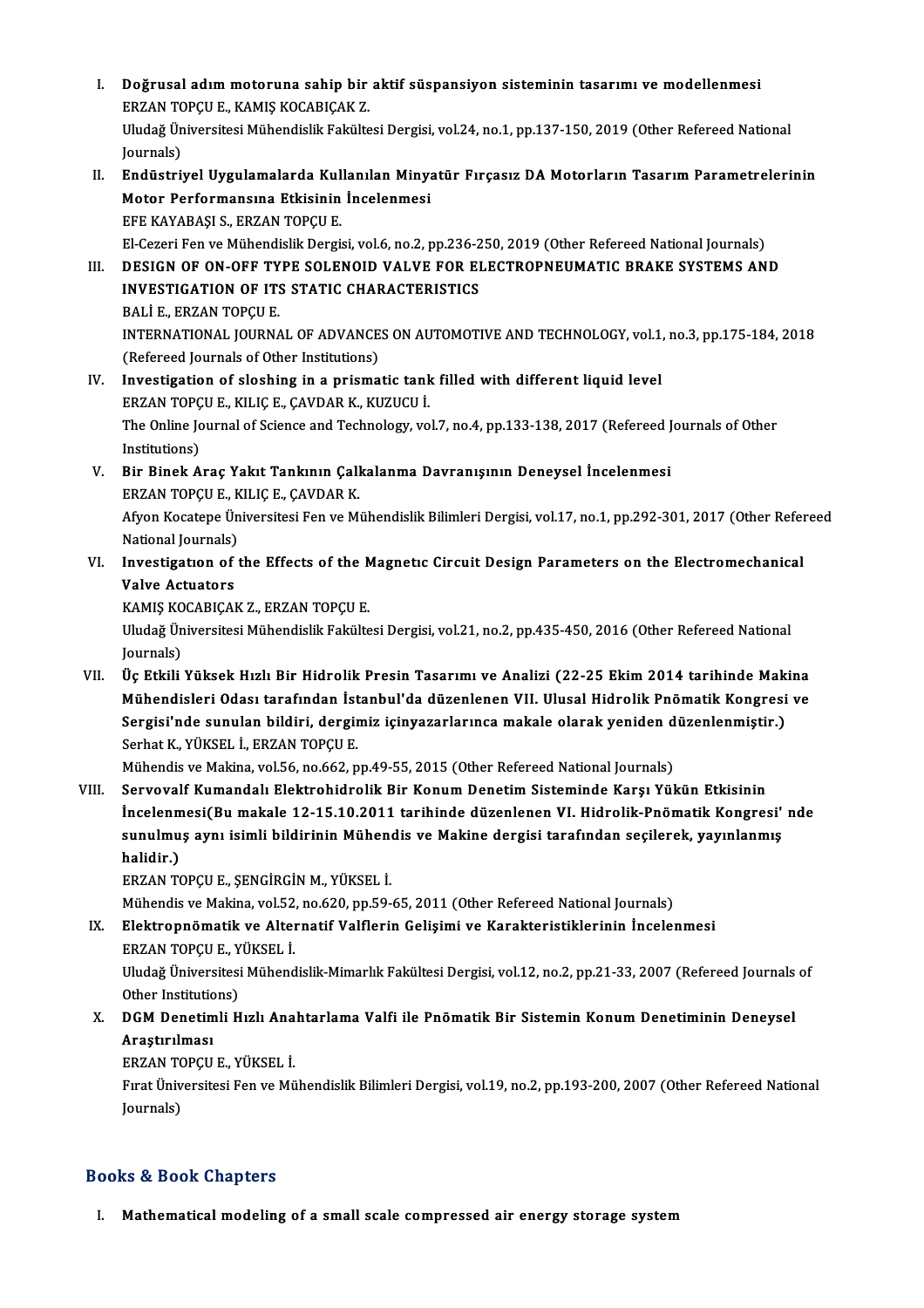KILIÇ M., KAMIŞ KOCABIÇAK Z., ERZAN TOPÇU E., MUTLU M.<br>in: Prograss in Evargy Enargy and the EnvironmentPart II

in: Progress in Exergy Energy and the EnvironmentPart II, , Editor, Springer International Publishing Switzerland, pp.477-486, 2014 KILIÇ M., KAMIŞ KO<br>in: Progress in Exe<br>pp.477-486, 2014

# pp.477-486, 2014<br>Refereed Congress / Symposium Publications in Proceedings

| Refereed Congress / Symposium Publications in Proceedings |                                                                                                                                       |
|-----------------------------------------------------------|---------------------------------------------------------------------------------------------------------------------------------------|
| Ι.                                                        | Seramik Sırlama Makinesi Parçalarının Tasarımının Sonlu Elemanlar Yöntemi ile İncelenmesi<br>AÇIKGÖZ E., ERZAN TOPÇU E., KAYAOĞLU Ö.  |
|                                                           | 3. Uluslararası Endüstriyel Tasarım ve Mühendislik Sempozyumu, 22 - 24 November 2018                                                  |
| П.                                                        | Atıksu Arıtma Tesislerinde Enerji Tüketimi veVerimliliğinin İncelenmesi                                                               |
|                                                           | Çalışkan Eleren S., Erzan Topçu E., Şener G., Öztürk B.                                                                               |
|                                                           | Uluslararası Kentsel Su ve Atıksu Yönetimi Sempozyumu, Denizli, Turkey, 25 - 27 October 2018, pp.733-740                              |
| III.                                                      | COMPARISON OF THE FATIQUE ANALYSIS AND TEST RESULTS OF THE LIGHT COMMERCIAL VEHICLE<br><b>SHOCK ABSORBER UNDER WORKING CONDITIONS</b> |
|                                                           | Güney S., Öztürk A., ERZAN TOPÇU E.                                                                                                   |
|                                                           | 3rd International Energy and Engineering Conference, 18 - 19 October 2018                                                             |
| IV.                                                       | Otomobil Hidrolik Debriyaj Eyleyici Sisteminin Dinamik Davranışının İncelenmesi<br>ERZAN TOPÇU E., BUDAK B.                           |
|                                                           | TOK 2018 Otomatik Kontrol Milli Komitesi Otomatik Kontrol Konferansı, Kayseri, Turkey, 12 - 14 September 2018,<br>vol 1, pp 423-428   |
| V.                                                        | DESIGN OF ON-OFF TYPE SOLENOID VALVE FOR ELECTROPNEUMATIC BRAKE SYSTEMS AND                                                           |
|                                                           | <b>INVESTIGATION OF ITS STATIC CHARACTERISTICS</b>                                                                                    |
|                                                           | BALI E, ERZAN TOPÇU E.                                                                                                                |
|                                                           | International Conference on Progresses In Automotive Technologies, 10 - 12 May 2018                                                   |
| VI.                                                       | AKTIF SÜSPANSIYON SISTEMLERINDE DOĞRUSAL ADIM MOTORUNUN UYGULANABILIRLIĞININ                                                          |
|                                                           | ARAȘTIRILMASI                                                                                                                         |
|                                                           | KAMIŞ KOCABIÇAK Z., ERZAN TOPÇU E.                                                                                                    |
|                                                           | Uluslararası Otomotiv Teknolojileri Kongresi, 7 - 08 May 2018                                                                         |
| VII.                                                      | Aktif süspansiyon sistemlerinde doğrusal adım motorunun uygulanabilirliğinin araştırılması<br>KAMIŞ KOCABIÇAK Z., ERZAN TOPÇU E.      |
|                                                           | 9. Uluslararası Otomotiv Teknolojileri Kongresi(OTEKON 2018), Bursa, Turkey, 7 - 08 May 2018, pp.1097-1105                            |
| VIII.                                                     | PUNTA KAYNAĞI İLE BİRLEŞTİRİLEN ALÜMİNYUM SAC MALZEMENİN MEKANİK ÖZELLİKLERİNİN                                                       |
|                                                           | KARŞILAŞTIRILMASI                                                                                                                     |
|                                                           | GÜLER H., Özgül H., ERZAN TOPÇU E.                                                                                                    |
|                                                           | OTEKON 2018-9th INTERNATIONAL AUTOMOTIVE TECHNOLOGIES CONGRESS, 7 - 08 May 2018                                                       |
| IX.                                                       | Investigation of sloshing in a prismatic tank filled with different liquid level                                                      |
|                                                           | ERZAN TOPÇU E., KILIÇ E., ÇAVDAR K., ilker k.                                                                                         |
|                                                           | ISTEC 2016 International Science and Technology Conference, Viyana, Austria, 13 - 15 July 2016, pp.584-589                            |
| Х.                                                        | Oransal solenoid eyleyici tasarimi ve statik karakteristiklerinin incelenmesi                                                         |
|                                                           | ŞEFKAT G., DÜZGÜN E., YÜKSEL İ., ERZAN TOPÇU E.                                                                                       |
|                                                           | TOK'2016 Otomatik Kontrol Ulusal Toplantısı, Eskişehir, Turkey, 29 September - 01 October 2016, pp.610-615                            |
| XI.                                                       | Oransal Solenoid Eyleyici Tasarımı ve Statik Karakteristiklerinin İncelenmesi                                                         |
|                                                           | Şefkat G., Düzgün E., Yüksel İ., Erzan Topçu E.                                                                                       |
|                                                           | Otomatik Kontrol Ulusal Toplantisi, TOK'2016, Eskişehir, Turkey, 29 September - 01 October 2016, pp.610-615                           |
| XII.                                                      | Elektro-pnömatik fren valfi ve PLC kontrollü test düzeneği geliştirilmesi                                                             |
|                                                           | YÜKSEL İ., ŞEFKAT G., ERZAN TOPÇU E., DÜZGÜN E.                                                                                       |
|                                                           | Uludağ Üniversitesi V. Bilgilendirme ve Ar-Ge Günleri, Bursa, Turkey, 15 - 16 March 2016                                              |
| XIII.                                                     | Bir yakıt deposunun çalkalanma analizi                                                                                                |
|                                                           | ERZAN TOPÇU E., ÇAVDAR K., Kılıç E., Kuzucu İ.                                                                                        |
|                                                           | Uludağ Üniversitesi V. Bilgilendirme ve Ar-Ge Günleri, Bursa, Turkey, 15 - 16 March 2016                                              |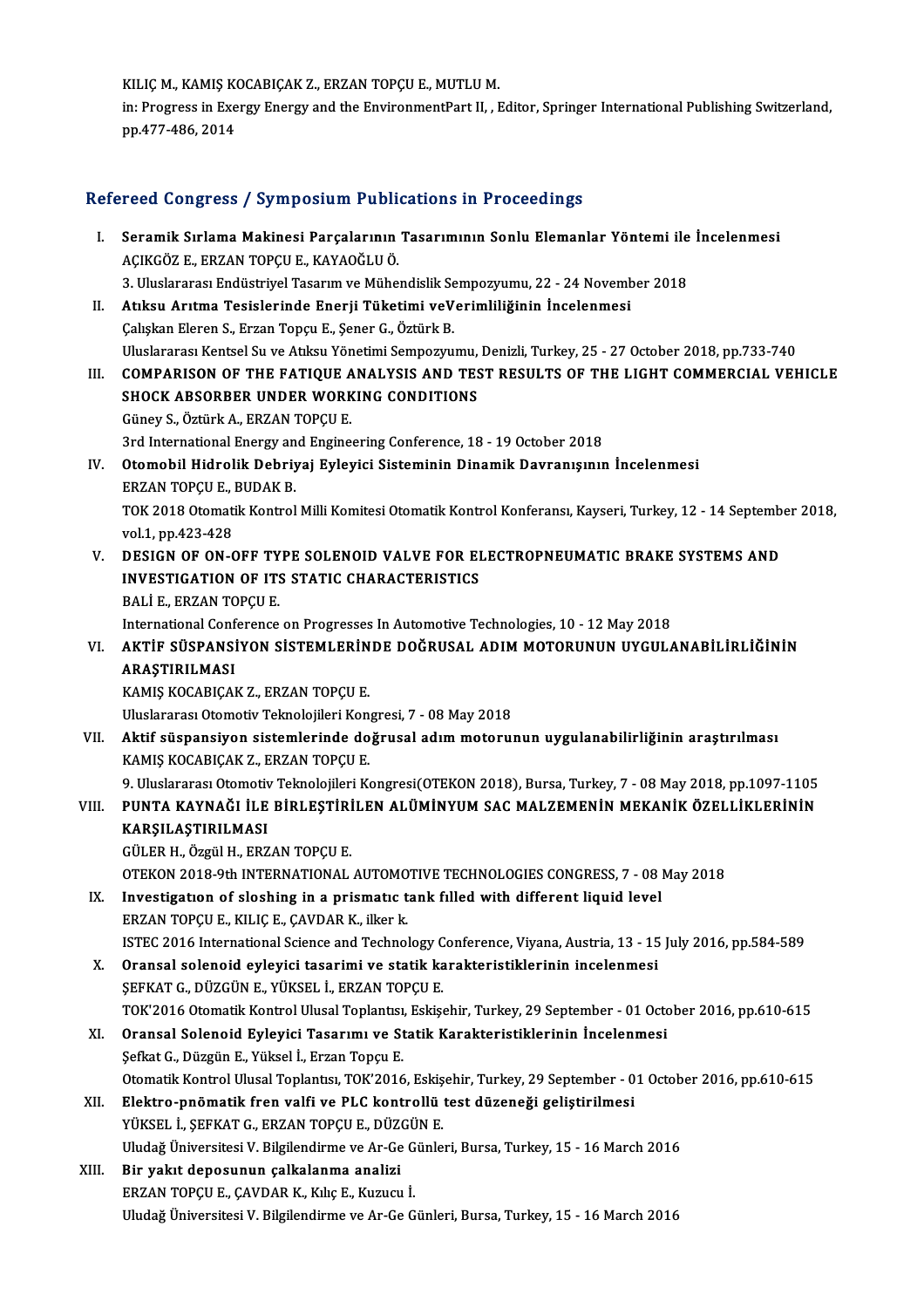| XIV.         | Investigation of design and control of linear motor                                                                                         |
|--------------|---------------------------------------------------------------------------------------------------------------------------------------------|
|              | ERZAN TOPÇU E., YÜKSEL İ., ŞEFKAT G., ÇAVUŞOĞLU Ç.                                                                                          |
|              | International Academic Conference on Engineering, Internet and Technology in Prague 2014 (IAC-ElaT 2014 in                                  |
|              | Prague), Prag, Czech Republic, 12 - 13 December 2014                                                                                        |
| XV.          | Bir taşıt yakıt deposunun çalkalanma davranışının incelenmesi                                                                               |
|              | ERZAN TOPÇU E., ÇAVDAR K., Kılıç E., ÖZYANIK K.                                                                                             |
|              | Uludağ Üniversitesi IV. Bilgilendirme ve Ar-Ge Günleri, Bursa, Turkey, 11 - 13 November 2014                                                |
| XVI.         | Raylı taşıtlardaki ikincil süspansiyon körüğü üretimi ve test edilmesi                                                                      |
|              | DURMUŞ A., SARIOĞLU B., ERZAN TOPÇU E., KAMIŞ KOCABIÇAK Z., AKAR E.                                                                         |
|              | Uludağ Üniversitesi IV. Bilgilendirme ve Ar-Ge Günleri, Bursa, Turkey, 11 - 13 November 2014                                                |
| XVII.        | Üç etkili, yüksek hızlı bir hidrolik presin tasarımı ve analizi                                                                             |
|              | köseler s., YÜKSEL İ., ERZAN TOPÇU E.                                                                                                       |
|              | VII. ULUSLARARASI KATILIMLI HİDROLİK PNÖMATİK KONGRESİ 2014, İstanbul, Turkey, 22 - 25 October 2014,                                        |
|              | pp 687-699                                                                                                                                  |
| XVIII.       | AN INVESTIGATION OF AN ELECTROMECHANICAL VALVE ACTUATOR WITH A DISC TYPE OF                                                                 |
|              | <b>ELECTROMAGNET</b>                                                                                                                        |
|              | KAMIŞ KOCABIÇAK Z., ERZAN TOPÇU E., Yuksel I.                                                                                               |
|              | 12th ASME Biennial Conference on Engineering Systems Design and Analysis (ESDA2014), Copenhagen, Denmark,                                   |
|              | 25 - 27 June 2014                                                                                                                           |
| XIX.         | Doğrusal elektrik motoru tasarımı analizi kontrolü ve prototip imalatı                                                                      |
|              | YÜKSEL İ., ŞEFKAT G., ERZAN TOPÇU E.                                                                                                        |
|              | Uludağ Üniversitesi III. Bilgilendirme ve Ar-Ge Günleri, Bursa, Turkey, 12 - 14 November 2013                                               |
| XX.          | Raylı Taşıtlardaki Hava Süspansiyon Körüklerinin Üretimi ve Test Edilmesi                                                                   |
|              | DURMUŞ A., Sarıoğlu B., ERZAN TOPÇU E., KAMIŞ KOCABIÇAK Z., AKAR E.                                                                         |
|              | Uludağ Üniversitesi III. Bilgilendirme ve Ar-Ge Günleri, Bursa, Turkey, 12 - 14 November 2013                                               |
| XXI.         | Elektromekanik doğrusal bir eyleyici tasarımı prototip imalatı ve denetim tekniklerinin incelenmesi<br>ERZAN TOPÇU E., YÜKSEL İ., ŞEFKAT G. |
|              | Uludağ Üniversitesi III. Bilgilendirme ve Ar-Ge Günleri, Bursa, Turkey, 12 - 14 November 2013                                               |
| XXII.        | Taşıtlar için yakıt deposu tasarımı, optimizasyonu ve prototip imalatı                                                                      |
|              | ERZAN TOPÇU E., ÇAVDAR K., KILIÇ E., Koray Ö., KORKMAZ A.                                                                                   |
|              | Uludağ Üniversitesi III. Bilgilendirme ve Ar-Ge Günleri, Bursa, Turkey, 12 - 14 November 2013                                               |
| XXIII.       | Model Tabanlı Bir Nesne Takip Sisteminin Konum Denetiminin İncelenmesi                                                                      |
|              | ERZAN TOPÇU E., Demirkesen A., YÜKSEL İ.                                                                                                    |
|              | TOK 2013 Otomatik Kontrol Milli Komitesi Ulusal Toplantısı, Malatya, Turkey, 26 - 28 September 2013, pp.314-319                             |
| XXIV.        | MATHEMATICAL MODELING OF A SMALL SCALE COMPRESSED AIR ENERGY STORAGE SYSTEM                                                                 |
|              | KILIÇ M., KAMIŞ KOCABIÇAK Z., ERZAN TOPÇU E., Mutlu M.                                                                                      |
|              | The Sixth International Exergy, Energy and Environment Symposium, Rize, Turkey, 1 - 04 July 2013, pp.1063-1072                              |
| XXV.         | Mathematical modeling of a small scale compressed air energy storage system(Bu bildiri 2014                                                 |
|              | yılında Progress in Exergy, Energy, and the Environment isimli kitapta bölüm olarak yayınlanmıştır.)                                        |
|              | KILIÇ M., KAMIŞ KOCABIÇAK Z., ERZAN TOPÇU E., Mutlu M.                                                                                      |
|              | Sixth International Exergy, Energy and Environment Symposium (IEEES-6), Rize, Turkey, 1 - 04 July 2013, pp.999-                             |
|              | 1008                                                                                                                                        |
| XXVI.        | The development of electromechanical valve actuator and the comparison with the camshaft driven                                             |
|              | system                                                                                                                                      |
|              | KAMIŞ KOCABIÇAK Z., ERZAN TOPÇU E., Yuksel I.                                                                                               |
|              | 9th Asian Control Conference (ASCC), İstanbul, Turkey, 23 - 26 June 2013                                                                    |
| <b>XXVII</b> | Sıkıştırılmış hava ile elektrik enerjisi depolama sistemi                                                                                   |
|              | KILIÇ M., KAMIŞ KOCABIÇAK Z., ERZAN TOPÇU E., MUTLU M., ÖZCAN F.                                                                            |
|              | Uludağ Üniversitesi II. Bilgilendirme ve Ar-Ge Günleri, Bursa, Turkey, 13 November - 15 December 2012                                       |
| XXVIII.      | Raylı Taşıtlar İçin Havalı Süspansiyon Körüğü Üretimi ve Bu Körüğün Mekanik Performanslarının                                               |
|              | <i>incelenmesi</i>                                                                                                                          |
|              |                                                                                                                                             |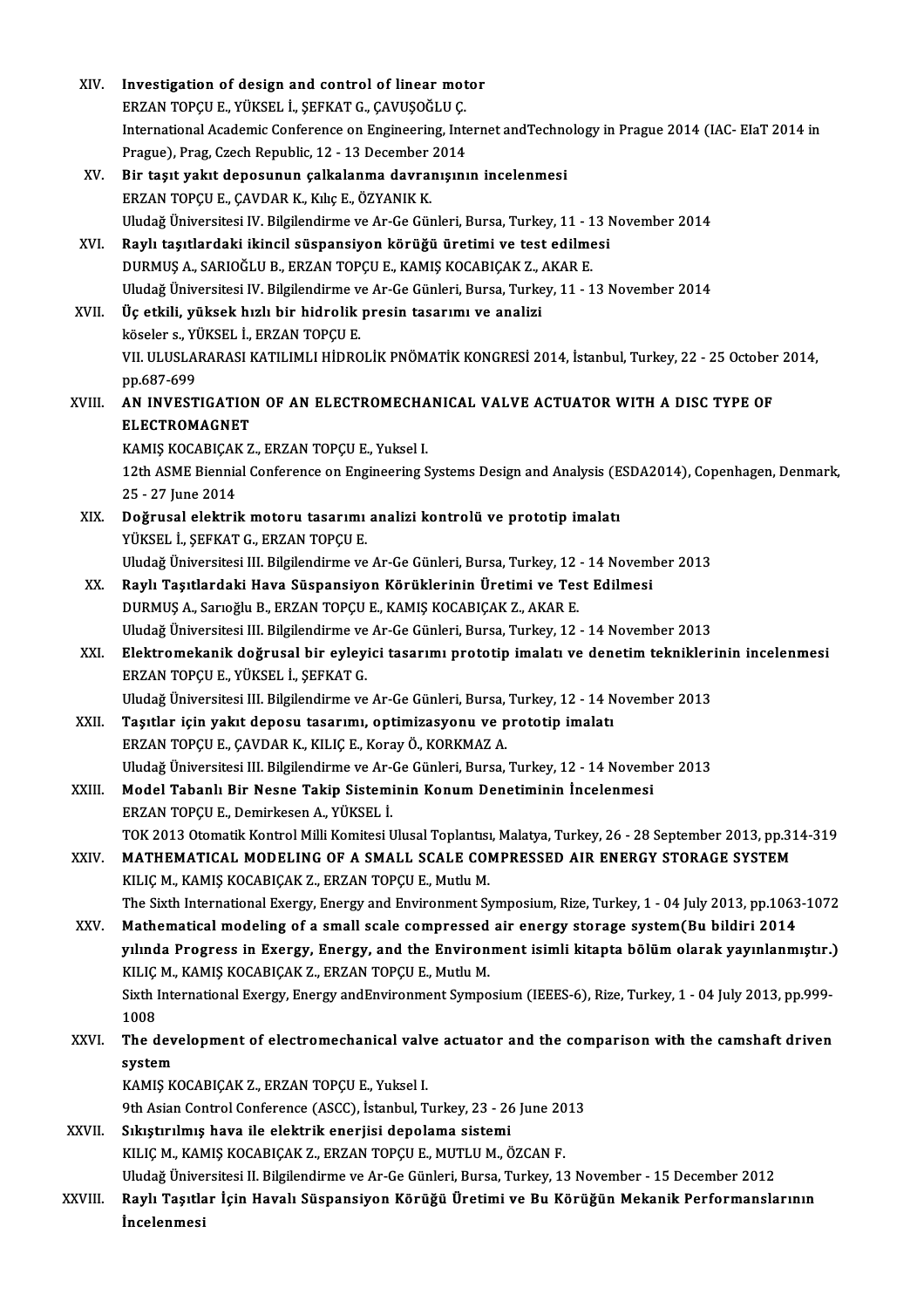DURMUŞ A., ERZAN TOPÇU E., KAMIŞ KOCABIÇAK Z., SARIOĞLU B., Sert M., Mercan M., Akar E. DURMUŞ A., ERZAN TOPÇU E., KAMIŞ KOCABIÇAK Z., SARIOĞLU B., Sert M., Mercan M., Akar E.<br>Uludağ Üniversitesi II. Bilgilendirme ve Ar-Ge Günleri, Bursa, Turkey, 13 - 15 November 2012<br>Küsük öleşkli bidaş, anömetik bir enerii DURMUŞ A., ERZAN TOPÇU E., KAMIŞ KOCABIÇAK Z., SARIOĞLU B., Sert M., Mercan M., Akar E.<br>10 Uludağ Üniversitesi II. Bilgilendirme ve Ar-Ge Günleri, Bursa, Turkey, 13 - 15 November 2012<br>12 XXIX. Küçük ölçekli hidro-pnömatik

- Uludağ Üniversitesi II. Bilgilendirme ve Ar-Ge Günleri, Bursa, Turkey, 13 15 N<br>Küçük ölçekli hidro-pnömatik bir enerji depolama sisteminin tasarım<br>KILIÇ M., ERZAN TOPÇU E., KAMIŞ KOCABIÇAK Z., TEKİN İ., Mutlu M., ÖZCAN F Küçük ölçekli hidro-pnömatik bir enerji depolama sisteminin tasarımı ve modelleni<br>KILIÇ M., ERZAN TOPÇU E., KAMIŞ KOCABIÇAK Z., TEKİN İ., Mutlu M., ÖZCAN F.<br>Uludağ Üniversitesi II. Bilgilendirme ve Ar-Ge Günleri, Bursa, Tu KILIÇ M., ERZAN TOPÇU E., KAMIŞ KOCABIÇAK Z., TEKİN İ., Mutlu M., ÖZCAN F.<br>Uludağ Üniversitesi II. Bilgilendirme ve Ar-Ge Günleri, Bursa, Turkey, 13 - 15 November 2012<br>XXX. Sıkıştırılmış Hava İle Elektrik Enerjisi Depolama
- KILIÇ M., KAMIŞ KOCABIÇAK Z., ERZAN TOPÇU E., MUTLU M., ÖZCAN F. Uludağ Üniversitesi II. Bilgilendirme ve Ar-Ge Günleri, Bursa, Turkey, 13 - 15 November 2012 KILIÇ M., KAMIŞ KOCABIÇAK Z., ERZAN TOPÇU E., MUTLU M., ÖZCAN F.<br>Uludağ Üniversitesi II. Bilgilendirme ve Ar-Ge Günleri, Bursa, Turkey, 13 - 15 Nove<br>XXXI. Mechanical Test Methods of Air Suspension Spring for Railway Vehicl
- Uludağ Üniversitesi II. Bilgilendirme ve Ar-Ge Günleri, Bursa, Turkey, 13<br>Mechanical Test Methods of Air Suspension Spring for Railway<br>DURMUŞ A., ERZAN TOPÇU E., KAMIŞ KOCABIÇAK Z., ÖZYAPI G., AKAR E.<br>Euro, Zel 2012, 20th Mechanical Test Methods of Air Suspension Spring for Railway Ve<br>DURMUŞ A., ERZAN TOPÇU E., KAMIŞ KOCABIÇAK Z., ÖZYAPI G., AKAR E.<br>Euro -Zel 2012, 20th International Symposium, 5 - 06 June 2012, pp.70-77<br>Bir Boylı Tosıt Hoy DURMUŞ A., ERZAN TOPÇU E., KAMIŞ KOCABIÇAK Z., ÖZYAPI G., AKAR E.<br>Euro -Zel 2012, 20th International Symposium, 5 - 06 June 2012, pp.70-77<br>XXXII. Bir Raylı Taşıt Hava Süspansiyon Körüğü ile Bu Körüğün İmalat ve Test Ma
- DURMUŞA.,KAMIŞKOCABIÇAKZ.,ERZANTOPÇUE.,ÖZYAPIG.,AKARE.,SARIOĞLUB. 6.OtomotivTeknolojileriKongresi,Turkey,4 -05 June 2012 DURMUŞ A., KAMIŞ KOCABIÇAK Z., ERZAN TOPÇU E., ÖZYAPI G., AKAR E., SARIOĞLU B.<br>6. Otomotiv Teknolojileri Kongresi, Turkey, 4 - 05 June 2012<br>XXXIII. Bir raylı taşıt hava süspansiyon körüğü ile bu körüğün imalat ve test maki
- 6. Otomotiv Teknolojileri Kongresi, Turkey, 4 05 June 2012<br>Bir raylı taşıt hava süspansiyon körüğü ile bu körüğün imalat ve test makine<br>DURMUŞ A., KAMIŞ KOCABIÇAK Z., ERZAN TOPÇU E., ÖZYAPI G., AKAR E., SARIOĞLU B.<br>6. Ot Bir raylı taşıt hava süspansiyon körüğü ile bu körüğün imalat ve test mak<br>DURMUŞ A., KAMIŞ KOCABIÇAK Z., ERZAN TOPÇU E., ÖZYAPI G., AKAR E., SARIOĞLU<br>6. Otomotiv Teknolojileri Kongresi (Otekon 2012), Bursa, Turkey, 4 - 05 DURMUŞ A., KAMIŞ KOCABIÇAK Z., ERZAN TOPÇU E., ÖZYAPI G., AKAR E., SARIOĞLU B.<br>6. Otomotiv Teknolojileri Kongresi (Otekon 2012), Bursa, Turkey, 4 - 05 June 2012<br>XXXIV. Servovalf Kumandalı Elektrohidrolik Bir Konum Dene 6. Otomotiv Teknolojileri Kongresi (Otekon 2012), Bursa, Turkey, 4 - 05 June 2012
- İncelenmesi<br>ERZAN TOPÇU E., ŞENGİRGİN M., YÜKSEL İ.<br>Uludağ Üniversitesi Bilgilendirme ve Ar-Ge Günleri, Bursa, Turkey, 15 16 November 2011<br>Tren Körüğü, İmalatına Yönelik Yarlilestirme Prejesi
	- ERZANTOPÇUE.,ŞENGİRGİNM.,YÜKSEL İ.

- ERZAN TOPÇU E., ŞENGİRGİN M., YÜKSEL İ.<br>Uludağ Üniversitesi Bilgilendirme ve Ar-Ge Günleri, Bursa, 1<br>XXXV. Tren Körüğü İmalatına Yönelik Yerlileştirme Projesi<br>DUPMUS A SIČIPTMACT, ÖZYABLC AKAR E MERCAN M Uludağ Üniversitesi Bilgilendirme ve Ar-Ge Günleri, Bursa, Turkey, 15 - 16 November 2011<br>Tren Körüğü İmalatına Yönelik Yerlileştirme Projesi<br>DURMUŞ A., SIĞIRTMAÇ T., ÖZYAPI G., AKAR E., MERCAN M., KAMIŞ KOCABIÇAK Z., ERZAN Tren Körüğü İmalatına Yönelik Yerlileştirme Projesi<br>DURMUŞ A., SIĞIRTMAÇ T., ÖZYAPI G., AKAR E., MERCAN M., KAMIŞ KOCABIÇAK Z., ERZAN TOPÇU<br>Uludağ Üniversitesi Bilgilendirme ve Ar-Ge günleri, Bursa, Turkey, 15 - 16 Novembe DURMUŞ A., SIĞIRTMAÇ T., ÖZYAPI G., AKAR E., MERCAN M., KAMIŞ KOCABIÇA<br>Uludağ Üniversitesi Bilgilendirme ve Ar-Ge günleri, Bursa, Turkey, 15 - 16 Nov<br>XXXVI. Elektrohidrolik ve Elektropnömatik Valf Tasarımı ve Prototip İmal
- Uludağ Üniversitesi Bilgilendirme ve Ar-Ge<br>Elektrohidrolik ve Elektropnömatik Va<br>ŞENGİRGİN M., ERZAN TOPÇU E., YÜKSEL İ.<br>Uludağ Üniversitesi Bilgilandirme ve Ar Ga ŞENGİRGİN M., ERZAN TOPÇU E., YÜKSEL İ.<br>Uludağ Üniversitesi Bilgilendirme ve Ar-Ge Günleri, Bursa, Turkey, 15 - 16 November 2011, pp.73
- XXXVII. Bir DC Motor Modülünün Bilgisayar Destekli Konum Denetiminin İncelenmesi Uludağ Üniversitesi Bilgilendirme ve Ar-Ge Günleri<br>Bir DC Motor Modülünün Bilgisayar Destekli<br>KAMIŞ KOCABIÇAK Z., ERZAN TOPÇU E., YÜKSEL İ.<br>Uludağ Üniversitesi Bilgilandirme ve Ar Ge Günleri KAMIŞ KOCABIÇAK Z., ERZAN TOPÇU E., YÜKSEL İ.<br>Uludağ Üniversitesi Bilgilendirme ve Ar-Ge Günleri, Bursa,<br>XXXVIII. Tren körüğü imalatına yönelik yerlileştirme projesi<br>DUPMIS A. SIČIPTMAC T. ÖZYABI C. AKAR E. MERCAN M
- Uludağ Üniversitesi Bilgilendirme ve Ar-Ge Günleri, Bursa, Turkey, 15 16 November 2011, pp.72<br>Tren körüğü imalatına yönelik yerlilestirme projesi Uludağ Üniversitesi Bilgilendirme ve Ar-Ge Günleri, Bursa, Turkey, 15 - 16 November 2011, pp.72<br>Tren körüğü imalatına yönelik yerlileştirme projesi<br>DURMUŞ A., SIĞIRTMAÇ T., ÖZYAPI G., AKAR E., MERCAN M., KAMIŞ KOCABIÇAK Z. Tren körüğü imalatına yönelik yerlileştirme projesi<br>DURMUŞ A., SIĞIRTMAÇ T., ÖZYAPI G., AKAR E., MERCAN M., KAMIŞ KOCABIÇAK Z., ERZAN 1<br>Uludağ Üniversitesi Bilgilendirme ve Ar-Ge Günleri, Bursa, Turkey, 15 - 16 November 20 DURMUŞ A., SIĞIRTMAÇ T., ÖZYAPI G., AKAR E., MERCAN M., KAMIŞ KOCABIÇAK Z., ERZAN TOPÇU E.<br>Uludağ Üniversitesi Bilgilendirme ve Ar-Ge Günleri, Bursa, Turkey, 15 - 16 November 2011<br>XXXIX. Raylı tasıtlar ıçin havalı süsp

# Uludağ Üniversitesi Bilgilendirme ve Ar-Ge Günleri, Bursa, Turkey, 15 - 16 November 2011<br>Raylı tasıtlar ıçin havalı süspansiyon körügü üretimive bu körügün mekanik per<br>Incelenmesi Raylı tasıtlar ıçin havalı süspansiyon körügü üretimive bu körügün mekanik performa<br>incelenmesi<br>DURMUŞ A., ERZAN TOPÇU E., KAMIŞ KOCABIÇAK Z., SARIOĞLU B., SERT M., MERCAN M., AKAR E.<br>Uludağ Üniversitesi L.Bilgilandirme ve

- DURMUŞ A., ERZAN TOPÇU E., KAMIŞ KOCABIÇAK Z., SARIOĞLU B., SERT M., MERCAN M., AKAR E.<br>Uludağ Üniversitesi I. Bilgilendirme ve Ar-GeGünleri, Bursa, Turkey, 15 16 November 2011
- DURMUŞ A., ERZAN TOPÇU E., KAMIŞ KOCABIÇAK Z., SARIOĞLU B., SERT M., MERCAN M<br>Uludağ Üniversitesi I. Bilgilendirme ve Ar-GeGünleri, Bursa, Turkey, 15 16 November 2<br>XL. Bir DC motor modülünün bilgisayar destekli konum den Uludağ Üniversitesi I. Bilgilendirme ve Ar-GeGünlen<br>Bir DC motor modülünün bilgisayar destekli<br>KAMIŞ KOCABIÇAK Z., ERZAN TOPÇU E., YÜKSEL İ.<br>Uludağ Üniversitesi I. Bilgilandirma ve Ar Ce Günle Bir DC motor modülünün bilgisayar destekli konum denetiminin incelenmesi<br>KAMIŞ KOCABIÇAK Z., ERZAN TOPÇU E., YÜKSEL İ.<br>Uludağ Üniversitesi I. Bilgilendirme ve Ar-Ge Günleri, Bursa, Turkey, 15 - 16 November 2011<br>Bir plastik
- KAMIŞ KOCABIÇAK Z., ERZAN TOPÇU E., YÜKSEL İ.<br>Uludağ Üniversitesi I. Bilgilendirme ve Ar-Ge Günleri, Bursa, Turkey, 15 16 November 2011<br>XLI. Bir plastik enjeksiyon makinesinin hidrolik sisteminde değişken hız denetim Uludağ Üniversitesi I. Bilgilendirme ve Ar-Ge Günler<br>Bir plastik enjeksiyon makinesinin hidrolik si:<br>enerji verimi açısından kuramsal incelenmesi<br>KAMIS KOCARICAK 7, ERZAN TORCU E, VÜKSEL İ Bir plastik enjeksiyon makinesinin hidrolik s<br>enerji verimi açısından kuramsal incelenmes<br>KAMIŞ KOCABIÇAK Z., ERZAN TOPÇU E., YÜKSEL İ.<br>VI Ulusel Hidrolik Pnömetik Kongresi, İzmir Turks enerji verimi açısından kuramsal incelenmesi<br>KAMIŞ KOCABIÇAK Z., ERZAN TOPÇU E., YÜKSEL İ.<br>VI. Ulusal Hidrolik Pnömatik Kongresi, İzmir, Turkey, 12 - 15 October 2011, pp.25-32<br>Serveyalf Kumandalı Bir Flaktrobidrolik Konum
- KAMIŞ KOCABIÇAK Z., ERZAN TOPÇU E., YÜKSEL İ.<br>VI. Ulusal Hidrolik Pnömatik Kongresi, İzmir, Turkey, 12 15 October 2011, pp.25-32<br>XLII. Servovalf Kumandalı Bir Elektrohidrolik Konum Denetim Sisteminde Karşı Yükün Etki VI. Ulusal Hidi<br>Servovalf Ku<br>İncelenmesi<br>EPZAN TOPCI
	- ERZANTOPÇUE.,ŞENGİRGİNM.,YÜKSEL İ.

```
İncelenmesi<br>ERZAN TOPÇU E., ŞENGİRGİN M., YÜKSEL İ.<br>VI. Ulusal Hidrolik Pnömatik Kongresi ve Sergisi, İzmir, Turkey, 12 - 15 October 2011, pp.101-107<br>Pir Plastik Eniaksiyan Makinesinin Hidrolik Sisteminde Dežiskan Hız Dens
```
ERZAN TOPÇU E., ŞENGİRGİN M., YÜKSEL İ.<br>VI. Ulusal Hidrolik Pnömatik Kongresi ve Sergisi, İzmir, Turkey, 12 - 15 October 2011, pp.101-107<br>XLIII. Bir Plastik Enjeksiyon Makinesinin Hidrolik Sisteminde Değişken Hız Denetimli VI. Ulusal Hidrolik Pnömatik Kongresi ve Sergisi, İzmi<br>Bir Plastik Enjeksiyon Makinesinin Hidrolik Sis<br>Enerji Verimi Açısından Kuramsal İncelenmesi<br>KAME KOCARICAK 7, ERZAN TORCU E, VÜKERLİ Bir Plastik Enjeksiyon Makinesinin Hidrolik Sisteminde Değişken Hız Denetimli Motor Kullanımının<br>Enerji Verimi Açısından Kuramsal İncelenmesi<br>KAMIŞ KOCABIÇAK Z., ERZAN TOPÇU E., YÜKSEL İ.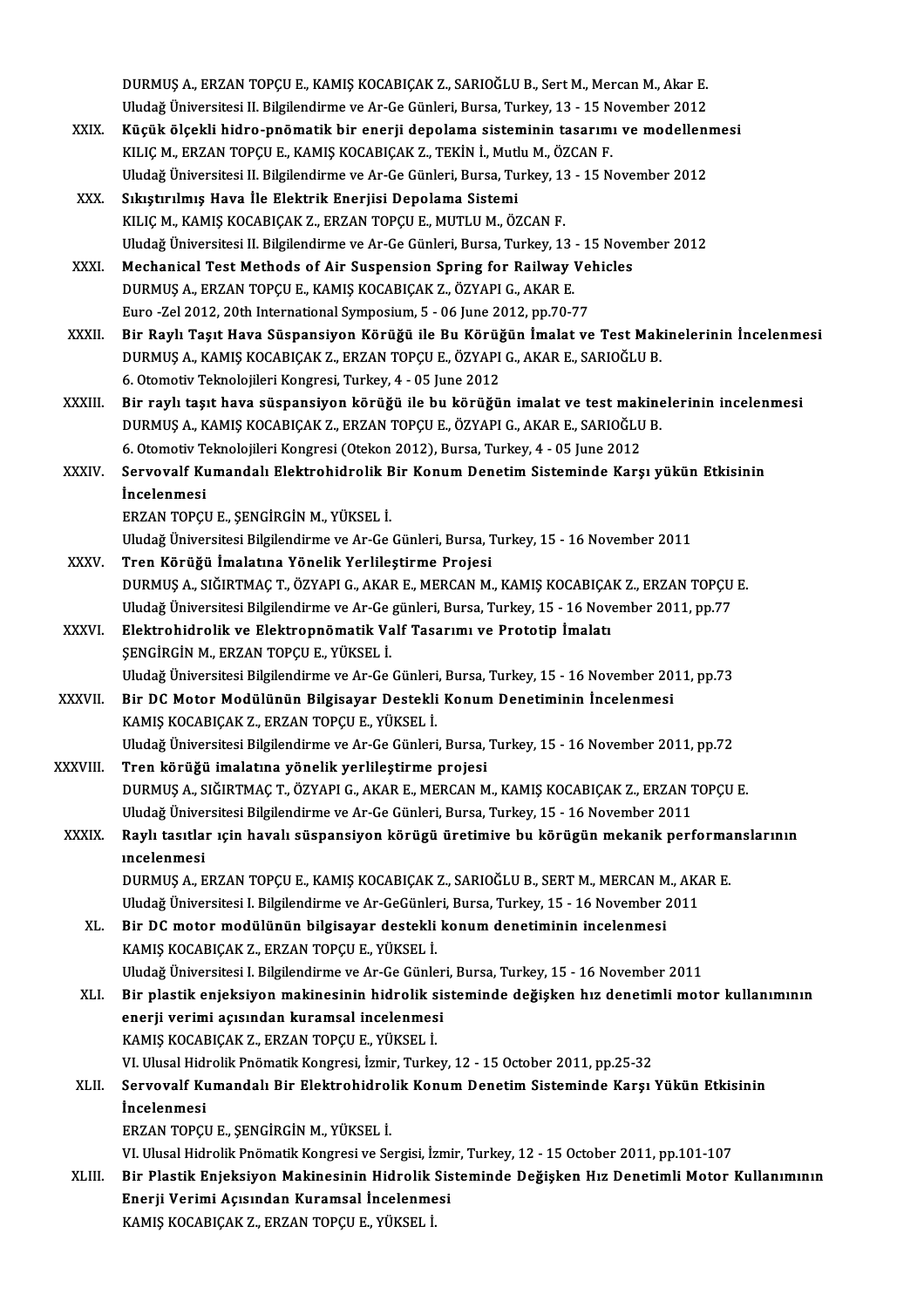VI. Ulusal Hidrolik Pnömatik Kongresi ve Sergisi, İzmir, Turkey, 12 - 15 October 2011, pp.25-33<br>Flaktromakanik Sunan Makanismalarında Caribaalamali Danatimin Anastırılması

- VI. Ulusal Hidrolik Pnömatik Kongresi ve Sergisi, İzmir, Turkey, 12 15 October 2011, pp.25<br>XLIV. Elektromekanik Supap Mekanizmalarında Geribeslemeli Denetimin Araştırılması VI. Ulusal Hidrolik Pnömatik Kongresi ve Sergisi, İz<br><mark>Elektromekanik Supap Mekanizmalarında Ge</mark><br>KAMIŞ KOCABIÇAK Z., YÜKSEL İ., ERZAN TOPÇU E.<br>TOKOZ. Türkiye Otematik Kentrel Bilimsel Tenlenti Elektromekanik Supap Mekanizmalarında Geribeslemeli Denetimin Araştırılması<br>KAMIŞ KOCABIÇAK Z., YÜKSEL İ., ERZAN TOPÇU E.<br>TOK07. Türkiye Otomatik Kontrol Bilimsel Toplantısı, İstanbul, Turkey, 5 - 07 September 2007, pp.101
- XLV. Automatic Control TeachingWith A Process Control Unit For Undergraduate Students ERZANTOPÇUE.,KAMIŞKOCABIÇAKZ.,YÜKSEL İ. Automatic Control Teaching With A Process Control Unit For Undergraduate Students<br>ERZAN TOPÇU E., KAMIŞ KOCABIÇAK Z., YÜKSEL İ.<br>The 5th IFAC Workshop DECOM'07. Technology Transfer in Developing Countries: Automation in Inf ERZAN TOPÇU E., KAMIŞ KOCABIÇAK Z., YÜKSEL İ.<br>The 5th IFAC Workshop DECOM'07. Technology Transfer<br>Creation-TT, İzmir, Turkey, 17 - 20 May 2007, pp.363-367<br>Flektronpömetik Sistemler İsin Tesarlanan Hızlı Apı The 5th IFAC Workshop DECOM'07. Technology Transfer in Developing Countries: Automation in Infra<br>Creation-TT, İzmir, Turkey, 17 - 20 May 2007, pp.363-367<br>XLVI. Elektropnömatik Sistemler İçin Tasarlanan Hızlı Anahtarlama Va

Creation-TT, İz<mark>:</mark><br>Elektropnöm:<br>Araştırılması<br>EPZAN TOPCU <mark>Elektropnömatik Sisteml</mark><br>Araştırılması<br>ERZAN TOPÇU E., YÜKSEL İ.<br>IV. Ulusel Hidrolik Pnömatik Araştırılması<br>ERZAN TOPÇU E., YÜKSEL İ.<br>IV. Ulusal Hidrolik-Pnömatik Kongresi ve Fuarı, İstanbul, Turkey, 1 - 04 December 2005, pp.289-297

XLVI . Elektropnömatik Hızlı Anahtarlama Valfi Tasarımı ve DGMTekniği ile Sürülmesinin Araştırılması IV. Ulusal Hidrolik-Pnömatik<br><mark>Elektropnömatik Hızlı An</mark><br>ERZAN TOPÇU E., YÜKSEL İ.<br>TOKOE. Türkiye Otematik Ke Elektropnömatik Hızlı Anahtarlama Valfi Tasarımı ve DGM Tekniği ile Sürülmesinin Araşt<br>ERZAN TOPÇU E., YÜKSEL İ.<br>TOK05. Türkiye Otomatik Kontrol Bilimsel Toplantısı, İstanbul, Turkey, 2 - 03 June 2005, pp.403-409<br>Elektropn

## ERZAN TOPÇU E., YÜKSEL İ.<br>TOKO5. Türkiye Otomatik Kontrol Bilimsel Toplantısı, İstanbul, Turkey, 2 - 03 June 2005, pp.403<br>XLVIII. Elektropnömatik Bir Sistemin MATLAB Simulink Programı Yardımıyla Modellenmesi<br>EPZAN TOPC TOK05. Türkiye Otomatik Ko<br>Elektropnömatik Bir Sist<br>ERZAN TOPÇU E., YÜKSEL İ.<br><sup>Oth</sup> Conference for Comput Elektropnömatik Bir Sistemin MATLAB Simulink Programı Yardımıyla Modellenmesi<br>ERZAN TOPÇU E., YÜKSEL İ.<br>9th Conference for Computer-Aided Engineering and System Modeling with Exhibition., İstanbul, Turkey, 9 - 10<br>Desember

ERZAN TOPÇU E., YÜKSEL İ.<br>9th Conference for Computer-Aide<br>December 2004, vol.2, pp.976-987<br>Elektronnömetik Bin Sistemin K 9th Conference for Computer-Aided Engineering and System Modeling v<br>December 2004, vol.2, pp.976-987<br>XLIX. Elektropnömatik Bir Sistemin Konum Denetiminin Araştırılması

December 2004, vol.2, pp.97<br><mark>Elektropnömatik Bir Sist</mark><br>ERZAN TOPÇU E., YÜKSEL İ.<br>III Illusal Hidrolik Pnömatik ERZAN TOPÇU E., YÜKSEL İ.<br>III. Ulusal Hidrolik Pnömatik Kongresi ve Sergisi, İzmir, Turkey, 4 - 07 December 2003, pp.439-449 ERZAN TOPÇU E., YÜKSEL İ.<br>III. Ulusal Hidrolik Pnömatik Kongresi ve Sergisi, İzmir, Turkey, 4 - 0<br>L. Automatic Control Training on a DC Motor Control Module<br>ERZAN TOPCU E. KAMIS KOCARICAK Z. YÜKSEL İ.

- III. Ulusal Hidrolik Pnömatik Kongresi ve Sergisi, İz<br><mark>Automatic Control Training on a DC Motor C</mark><br>ERZAN TOPÇU E., KAMIŞ KOCABIÇAK Z., YÜKSEL İ.<br>The <sup>2</sup>rd IEAC Workshop DECOM TT 2002 Autome Automatic Control Training on a DC Motor Control Module<br>ERZAN TOPÇU E., KAMIŞ KOCABIÇAK Z., YÜKSEL İ.<br>The 3rd IFAC Workshop DECOM –TT 2003 Automatic Systems for Building the Infrastructure in Developing<br>Countries, Istanbul ERZAN TOPÇU E., KAMIŞ KOCABIÇAK Z., YÜKSEL İ.<br>The 3rd IFAC Workshop DECOM –TT 2003 Automatic Syste<br>Countries, İstanbul, Turkey, 26 - 28 June 2003, pp.131-136<br>The Design of a Now Injector with Disc Element The 3rd IFAC Workshop DECOM –TT 2003 Automatic :<br>Countries, İstanbul, Turkey, 26 - 28 June 2003, pp.131-<br>LI. The Design of a New Injector with Disc Element<br>KAMIS KOCARICAK 7 - VÜKSEL İ. ERZAN TORCU E
- Countries, İstanbul, Turkey, 26 28 June 2003, pp.131-136<br>LI. The Design of a New Injector with Disc Element<br>KAMIŞ KOCABIÇAK Z., YÜKSEL İ., ERZAN TOPÇU E. The Design of a New Injector with Disc Element<br>KAMIŞ KOCABIÇAK Z., YÜKSEL İ., ERZAN TOPÇU E.<br>ASME International ESDA2002, 6th Biennial Conference on Engineering System Design and Analysis, İstanbul,<br>Turkay 8, .11 July 2002 KAMIŞ KOCABIÇAK Z., YÜKSEL İ.<br>ASME International ESDA2002, (Turkey, 8 - 11 July 2002, pp.1-6<br>The Design and Analysis of a ASME International ESDA2002, 6th Biennial Conference on En<br>Turkey, 8 - 11 July 2002, pp.1-6<br>LII. The Design and Analysis of an Active Hydraulic Mount<br>ERZAN TOPCUE VÜKSEL L KAMIS KOGARIGAK Z
- Turkey, 8 11 July 2002, pp.1-6<br>The Design and Analysis of an Active Hydraulic Mount<br>ERZAN TOPÇU E., YÜKSEL İ., KAMIŞ KOCABIÇAK Z. The Design and Analysis of an Active Hydraulic Mount<br>ERZAN TOPÇU E., YÜKSEL İ., KAMIŞ KOCABIÇAK Z.<br>ASME International ESDA2002, 6th Biennial Conference on Engineering Systems Design and Analysis, İstanbul,<br>Turkay 8, .11 Ju ERZAN TOPÇU E., YÜKSEL İ., KAN<br>ASME International ESDA2002, (<br>Turkey, 8 - 11 July 2002, pp.1-6<br>Bir Elektromakanik Supen M ASME International ESDA2002, 6th Biennial Conference<br>Turkey, 8 - 11 July 2002, pp.1-6<br>LIII. Bir Elektromekanik Supap Mekanizması Tasarımı<br>KAMIS KOCABICAK 7. VÜKSEL İ. EPZAN TOPCU E
- Turkey, 8 11 July 2002, pp.1-6<br>LIII. Bir Elektromekanik Supap Mekanizması Tasarımı<br>KAMIŞ KOCABIÇAK Z., YÜKSEL İ., ERZAN TOPÇU E. Otomotiv Teknolojileri Kongresi (OTEKON2002), Bursa, Turkey, 24 June - 26 February 2002, pp.303-307 KAMIŞ KOCABIÇAK Z., YÜKSEL İ., ERZAN TOPÇU E.<br>Otomotiv Teknolojileri Kongresi (OTEKON2002), Bu<br>LIV. Taşıt Süspansiyon Sistemlerindeki Gelişmeler<br>ERZAN TOPÇU E. VÜKSEL İ. KAMIS KOCABICAK Z
- Otomotiv Teknolojileri Kongresi (OTEKON2002), B<br>Taşıt Süspansiyon Sistemlerindeki Gelişmele:<br>ERZAN TOPÇU E., YÜKSEL İ., KAMIŞ KOCABIÇAK Z.<br>Otomotiv Teknolojileri Kongresi (OTEKON2002), B ERZAN TOPÇU E., YÜKSEL İ., KAMIŞ KOCABIÇAK Z.<br>Otomotiv Teknolojileri Kongresi (OTEKON2002), Bursa, Turkey, 24 - 26 June 2002, pp.313-321 ERZAN TOPÇU E., YÜKSEL İ., KAMIŞ KOCABIÇAK Z.<br>Otomotiv Teknolojileri Kongresi (OTEKON2002), Bursa, Turkey, 24 - 26 June 2002, pp.313-321<br>LV. Pasif ve Yarı Aktif Süspansiyon Sistemlerinin Titreşim Yalıtım Performansının İnc
- Otomotiv Teknolojileri Kongresi (OTEKON2002), Bursa, Turkey, 24<br>Pasif ve Yarı Aktif Süspansiyon Sistemlerinin Titreşim Yalıt<br>ŞENGİRGİN M., YÜKSEL İ., ERZAN TOPÇU E., ŞEFKAT G., Şiren M. N.<br>9. Uluslararesi Makine Tasarım ve 9. ŞENGİRGİN M., YÜKSEL İ., ERZAN TOPÇU E., ŞEFKAT G., Şiren M. N.<br>9. Uluslararası Makine Tasarım ve İmalat Kongresi UMTİK'2000, Ankara, Turkey, 13 - 15 September 2000, pp.1-10

### Supported Projects

Supported Projects<br>ŞEFKAT G., ERZAN TOPÇU E., Industrial Thesis Project, Elektropnömatik Fren Valfi ve PLC Kontrollü Test Düzeneği<br>Celistinme Projesi 2015 - 2019 Supported Trojects<br>SEFKAT G., ERZAN TOPÇU E., Inc<br>Geliştirme Projesi, 2015 - 2018<br>EPZAN TOPCU E. SEEKAT G., Pr ŞEFKAT G., ERZAN TOPÇU E., Industrial Thesis Project, Elektropnömatik Fren Valfi ve PLC Kontrollü Test Düze<br>Geliştirme Projesi, 2015 - 2018<br>ERZAN TOPÇU E., ŞEFKAT G., Project Supported by Higher Education Institutions, Bil

Geliştirme Projesi, 2015 - 2018<br>ERZAN TOPÇU E., ŞEFKAT G., Project Supported by Higher Education Institutions, Bilyalı Vidamil Mekanizmalı<br>Elektromekanik Doğrusal Bir Eyleyici Tasarımı, Prototip İmalatı, Analizi ve Denetim